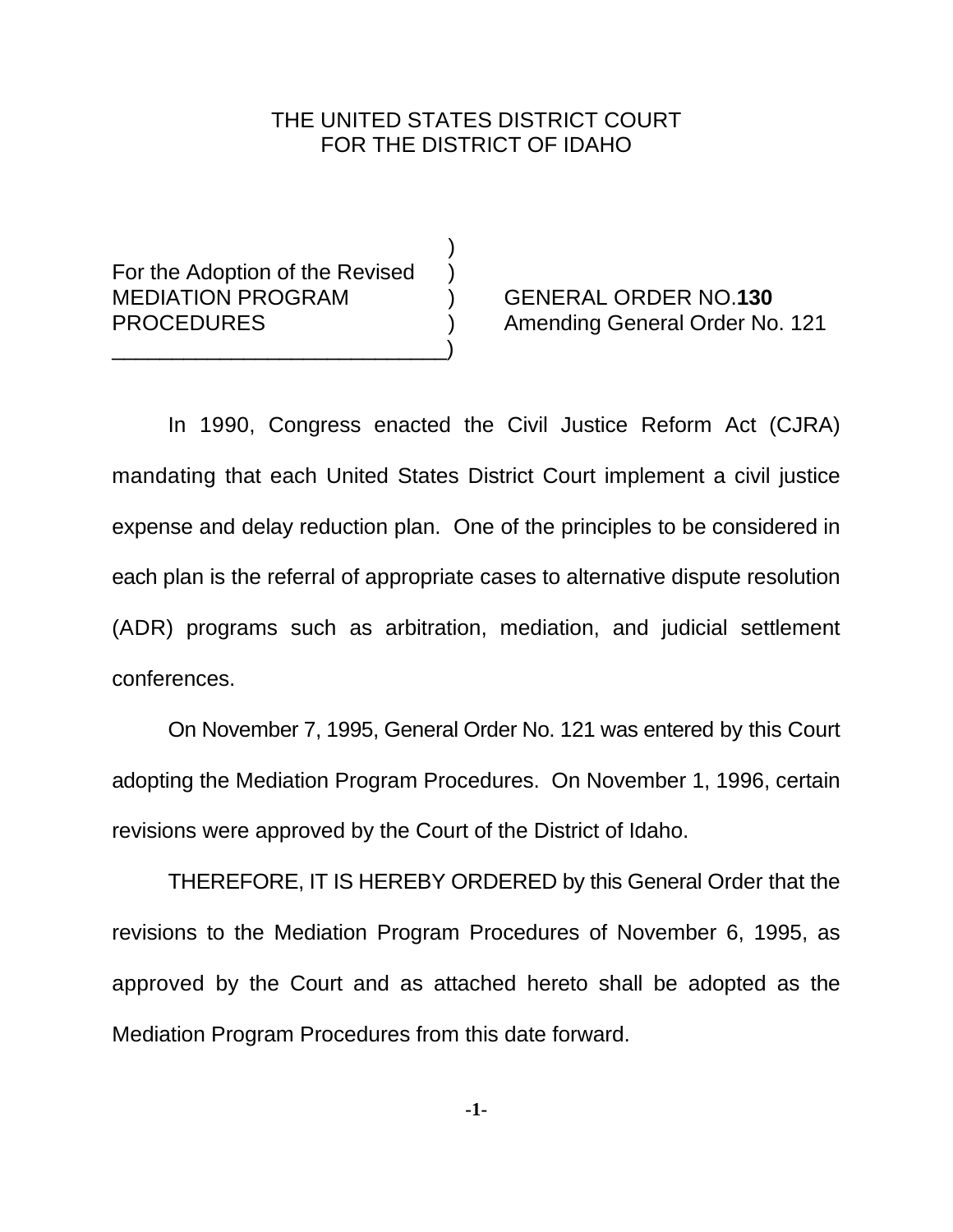IT IS FURTHER ORDERED that the Mediation Roster shall be maintained by the ADR Coordinator of the District of Idaho in accordance with the procedures revised and adopted as of this date.

DATED this 13th day of November, 1996.

Edward J. Lodge, Chief United States District Judge

B. Lynn Winmill United States District Judge

Jim D. Pappas, Chief United States Bankruptcy Judge

Alfred C. Hagan United States Bankruptcy Judge

Mikel H. Williams, Chief United States Magistrate Judge

Larry M. Boyle United States Magistrate Judge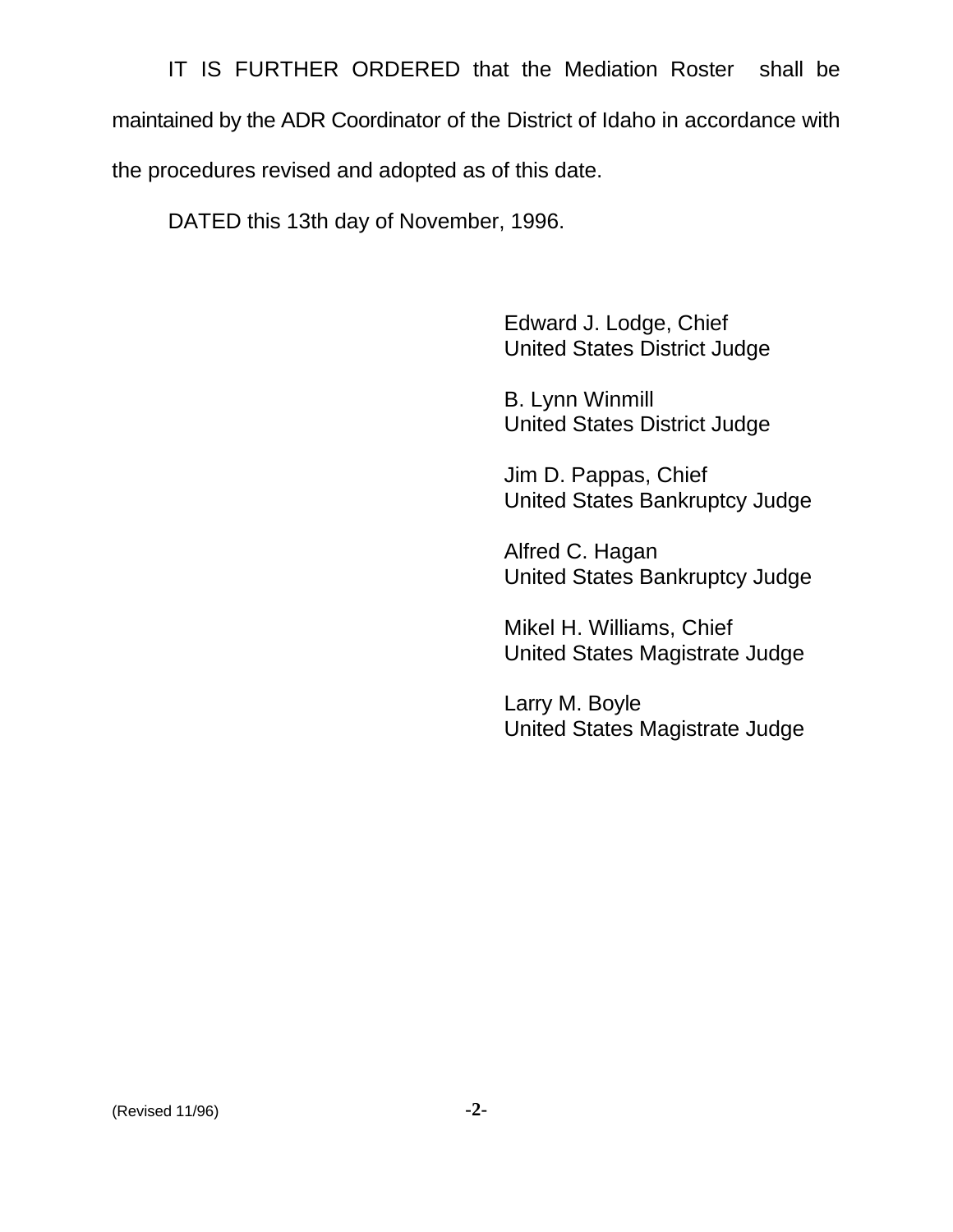# **UNITED STATES DISTRICT COURT and UNITED STATES BANKRUPTCY COURT FOR THE DISTRICT OF IDAHO**

## **MEDIATION PROGRAM PROCEDURES**

November 1996

## **(a) Description and Scope**

These procedures govern the referral of certain federal civil cases and bankruptcy adversary and contested proceedings to mediation. Mediation is a process whereby a trained, experienced and impartial neutral, selected by the parties or the Court, will facilitate discussions, and assist in identifying issues and generating options in an attempt to resolve the dispute which prompted the litigation. Unlike the adversarial, adjudicative process, which ultimately ends in trial by judge or jury, in mediation, the parties never relinquish decision-making responsibility, but rather, fashion the ultimate outcome with the mediator's assistance.

Mediation enables parties to communicate and learn directly and productively about their case in an informal but confidential setting. This may result in significant cost savings with respect to formal discovery and pretrial motions and may lead to expeditious settlement since the parties are compelled to develop an early understanding of all sides of the case. Also, even when mediation does not result in full settlement, the process may benefit the parties as it may assist in identifying disputed areas, reducing misunderstandings, clarifying priorities, exploring areas of compromise, and developing points of agreement.

## **(b) Authority of the Court**

The referral of civil actions to mediation does not divest the assigned judge of the responsibility for exercising overall management and control of a case during the pendency of the mediation process nor does it preclude the parties from filing pretrial motions or pursuing discovery. The assigned judge may conduct pretrial conferences, hear motions, and otherwise supervise the action even after the case has been assigned to mediation.

## **(c) Case Eligibility**

At the Rule 16 Scheduling Conference, certain civil cases will be referred to mediation except the following: (1) those involving prisoner petitions; (2) Social Security matters; (3) student loan recovery; (4) Medicare; (5) forfeiture; (6) bankruptcy appeals; (7) federal tax suits; (8) Federal Tort Claims Act cases in excess of \$1 million; and (9) cases involving temporary restraining orders, preliminary injunctions, or other actions involving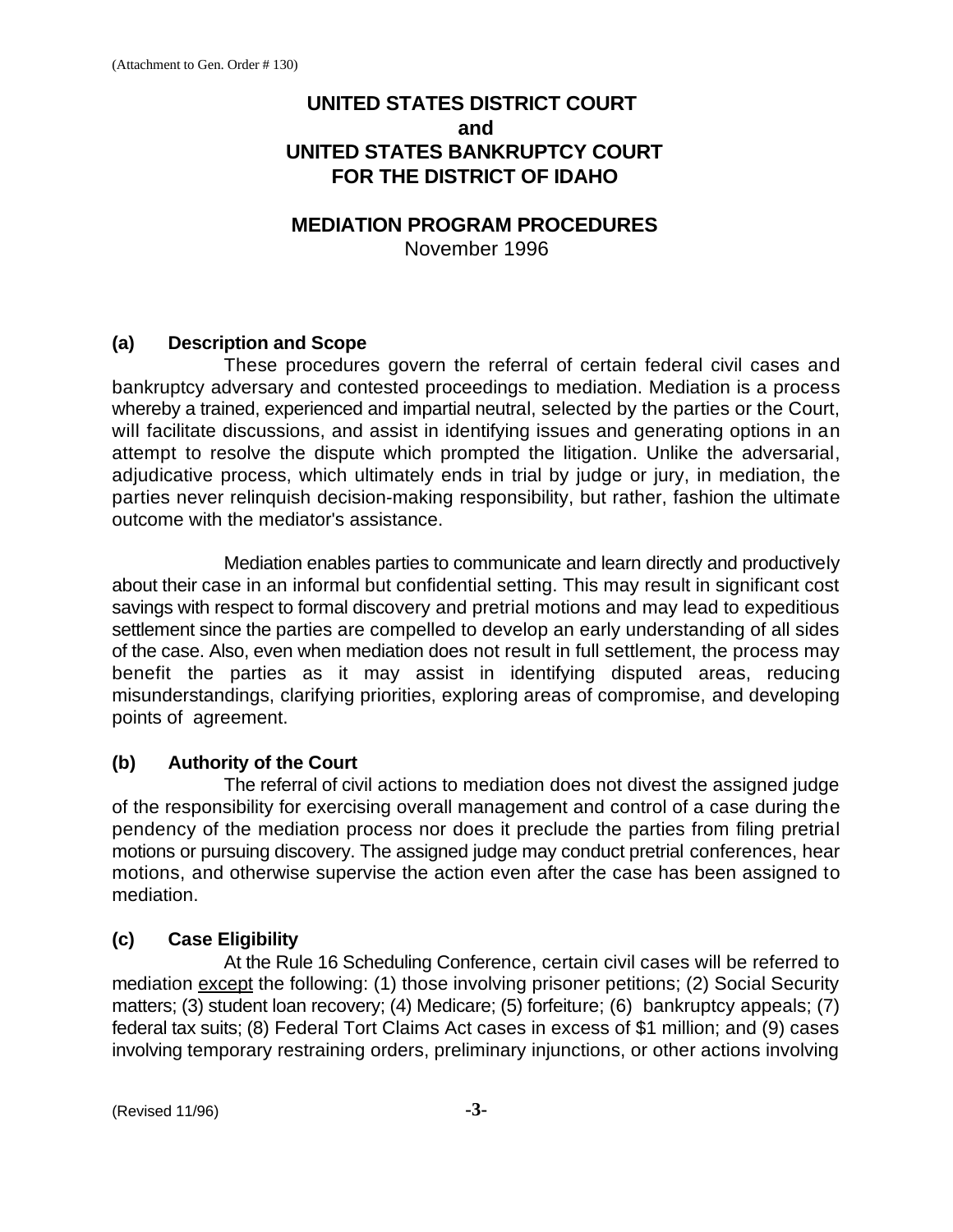extraordinary injunctive relief. Certain bankruptcy adversary and contested cases will be referred to mediation at the discretion of the bankruptcy judges.

#### **(d) Method of Referral to or Withdrawal from Mediation**

Prior to the Rule 16 Scheduling Conference, counsel will be expected to review the procedures and options of mediation with their clients. During the Rule 16 Scheduling Conference, a party can move for withdrawal from the mediation process upon a showing that reasons exist as to why mediation would not be productive or otherwise should not occur. If a request for withdrawal from mediation is made, the judge to whom the case is assigned will make the final determination. If the matter proceeds to mediation, the Court will refer the case to the court ADR Coordinator.

#### **(e) Selection of a Mediator**

When the case is referred to mediation, the court ADR Coordinator will contact the parties. Counsel will then be provided with the appropriate forms and a list of court-authorized mediators from which the parties will make their selection. The list will contain professional affiliations, experience, qualifications, and fee and expense information.

Each party will be given ten (10) days to strike out the unacceptable names, rank in order of descending preference the names of ten (10) mediators they consider acceptable, and return the list to the Court. The court ADR Coordinator will then select a mediator in accordance with the priorities of the parties. In the event the lists are not returned by all parties within ten (10) days or all parties fail to agree on a mutually acceptable mediator, the court ADR Coordinator will then appoint a mediator.

By mutual written agreement, the parties may designate a mediator who is not an attorney or who is not on the court-authorized mediator roster. Under these circumstances, the parties will negotiate all compensation arrangements with the chosen mediator. If a mediator is chosen from outside the Court-maintained roster, the mediator will be required to report to the ADR Coordinator in the same manner required by these procedures.

#### **(f) Scheduling of Mediation Session**

After the mediator is selected by the parties, or alternatively appointed by the court ADR Coordinator, the mediator will make the discretionary determination as to the exact date of the mediation session based upon the particular circumstances of the case and input from the respective parties. The court ADR Coordinator will then be notified of the date(s) of the mediation. The mediator will also determine whether any follow-up mediation sessions are necessary.

#### **(g) Roster of Mediators**

The Court shall maintain a roster of mediators which will be updated annually by the Court. To be eligible for selection on the mediator roster by the Court, an attorney: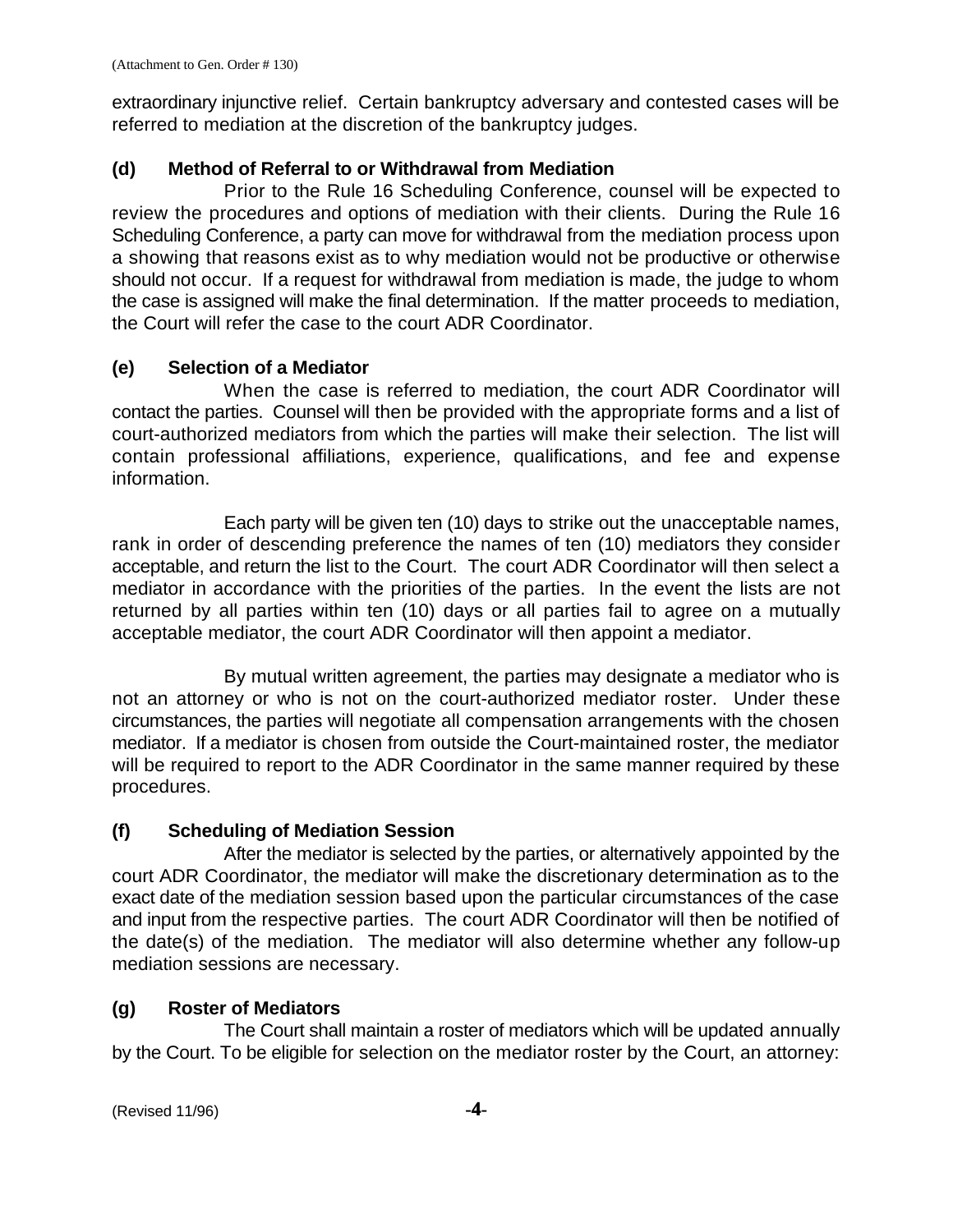(1) must have been admitted to practice for not less than five years or possess a particular expertise, training, or background in mediation;

(2) must be a member of the bar of this Court or a retired or nonpracticing attorney or judge;

(3) must have attended a minimum of forty (40) hours of core mediator knowledge and skills training, including role-play simulations of mediated disputes. Such training must have included such competencies as information gathering, effective communication, ethical concerns, the role of a mediator as a neutral third party, control of the mediation process, and problem analysis.

In order for a person to remain on the list of mediators maintained by the District of Idaho, the attorney must submit proof that the mediator has completed a minimum of twenty (20) hours of additional training or education during the preceding two (2) calendar years.

The training required by this section shall be acquired by completing programs approved by an accredited college or university or by one of the following organizations: Idaho State Bar, Idaho Mediation Association, or Society of Professionals in Dispute Resolution.

## **(h) Removal from the Roster**

A mediator can be removed from the mediation roster either at the mediator's request or by Court order. If removed from the mediation roster by Court order, the person shall not be returned to the roster absent a Court order obtained upon motion and affidavit sufficiently explaining the circumstances of such removal and reasons justifying the return of the person to the mediation roster.

## **(i) Compensation of Mediators**

Mediators shall be compensated at their regular fees and expenses which shall be clearly set forth in the information and materials provided to the parties at the time of notification of case assignment to mediation. In the absence of such rates, mediators shall be compensated at the rate of \$100 per hour. The parties shall be wholly responsible for the payment of the mediator's fees and expenses. Unless other arrangements are made among the parties, the plaintiff(s) and defendant(s) shall each be responsible for  $\frac{1}{2}$  of the mediator's fees and expenses, including travel. If a party withdraws from the mediation process prior to the conclusion of the session, the parties are still responsible for payment of their portion of the mediator's fees and expenses unless prior arrangements have been made directly with the mediator. A bill will be submitted directly by the mediator to the respective parties immediately after the mediation session(s) is(are) concluded. If a mediator's bill is not paid in full within thirty (30) days after the mediation session, the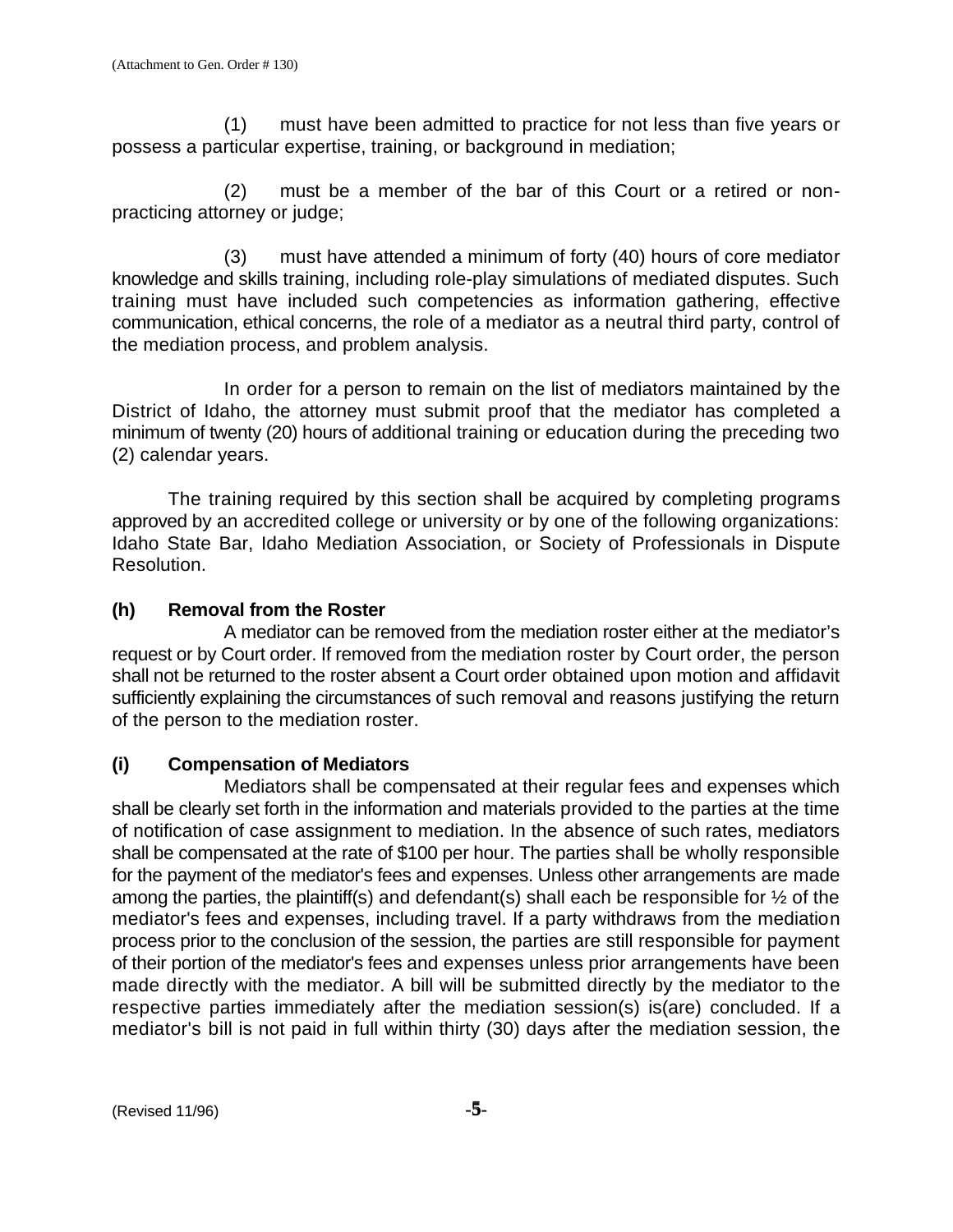Court will enter an order mandating immediate payment, except in cases involving the United States.

### **(j) Conflict of Interest**

Upon notification of appointment, the mediator shall disclose to all parties all actual or potential conflicts of interest. Those conflicts of interest as set out in 28 U.S.C. § 455, as they apply to justices, judges, or magistrates, shall also apply to mediators. There is an ongoing duty on behalf of the mediator to immediately disclose any actual or potential conflict of interest as they are subsequently discovered to exist. No person shall serve as a mediator in an action in which any of the circumstances set forth in 28 U.S.C. § 455 exist or may in good faith be believed to exist unless there is a signed waiver by each of the parties involved in the mediation.

#### **(k) Place of Mediation Session**

The mediation session will be held at any location agreeable to the parties. In the absence of such agreement, the mediator may designate a site as convenient for the majority of the parties. Sessions may also be held during business hours at the United States Courthouse in Boise or at the divisional offices in Moscow, Coeur d'Alene, or Pocatello, depending upon availability of facilities.

### **(l) Submission of Materials**

If requested by the mediator, each party may submit to the mediator, a written, confidential statement which may be exchanged among the parties if they so desire. This statement should not exceed ten (10) pages, excluding exhibits and attachments such as copies of relevant documents, i.e, contracts, medical reports, or insurance policies, that would materially advance the purpose of the session. While such statements may include any information that would be useful, they should:

- $(1)$  give a brief statement of the facts;
- (2) identify the pertinent principles of law;

(3) identify the legal and factual issues that are in dispute and briefly state each party's position(s) regarding each issue;

(4) address whether there are legal or factual issues that early resolution might appreciably reduce, thus contribute significantly to settlement negotiations;

(5) identify the discovery that promises to contribute most to equipping the parties for meaningful settlement negotiations; and

(6) identify the person(s) who, in addition to counsel, will attend the session as that party's representative with decision-making authority.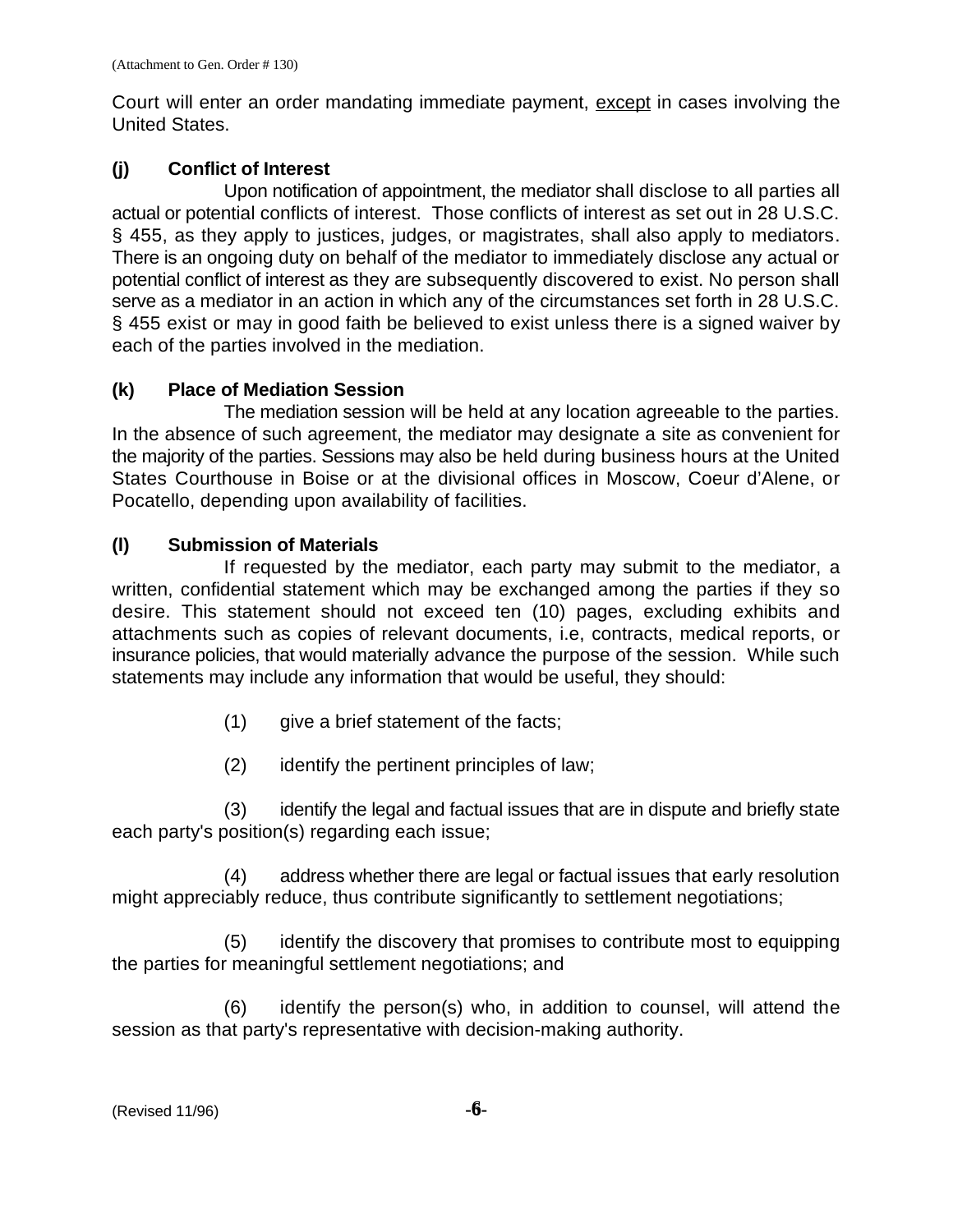Parties may also identify in these statements persons connected to a party opponent (including a representative of an insurance carrier) whose presence at the session would make it more productive.

These evaluation materials should not be filed with the Court, and the assigned judge will not have access to them. All materials submitted by the parties to the mediator in connection with the mediation session will be destroyed by the mediator immediately following the session.

#### **(m) Attendance at the Mediation Session**

Since one of the principal purposes of the mediation session is to afford litigants an opportunity to articulate their position and to hear, first hand, opposing party's interpretation of matters in dispute, all parties shall attend the session unless otherwise excused by the mediator upon showing of good cause.

Each party shall be accompanied by their respective attorney(s) who will be primarily responsible for handling the actual trial of the matter, should it occur in the future.

In addition to counsel, a party other than a natural person (corporation, association, partnership, government entity) must be represented at the session by someone with reasonable and actual settlement authority.

Any insurance carrier directly or indirectly involved in the outcome of the case, must designate a company representative with settlement authority to attend the mediation session unless excused by the mediator.

A party, representative, attorney, or insurance carrier may be excused by the mediator from attending the mediation session only after a showing that they reside or are domiciled outside the District of Idaho or that it would impose an extraordinary or otherwise unjustifiable hardship. A party or attorney who is excused from appearing in person at the session shall be available to participate by telephone.

#### **(n) Conduct of Mediation Session**

Mediation sessions will be conducted in an informal but confidential setting. The scope and duration will be within the discretion of the mediator. Parties and counsel will participate in the mediation process fully, reasonably, and in good faith. The Federal Rules of Evidence will not apply. There shall be no direct or cross-examination of witnesses. The mediator may:

(1) permit each party (through counsel or otherwise) to make an oral presentation of its position;

(2) help the parties identify areas of agreement and disagreement and, where feasible, enter into stipulation;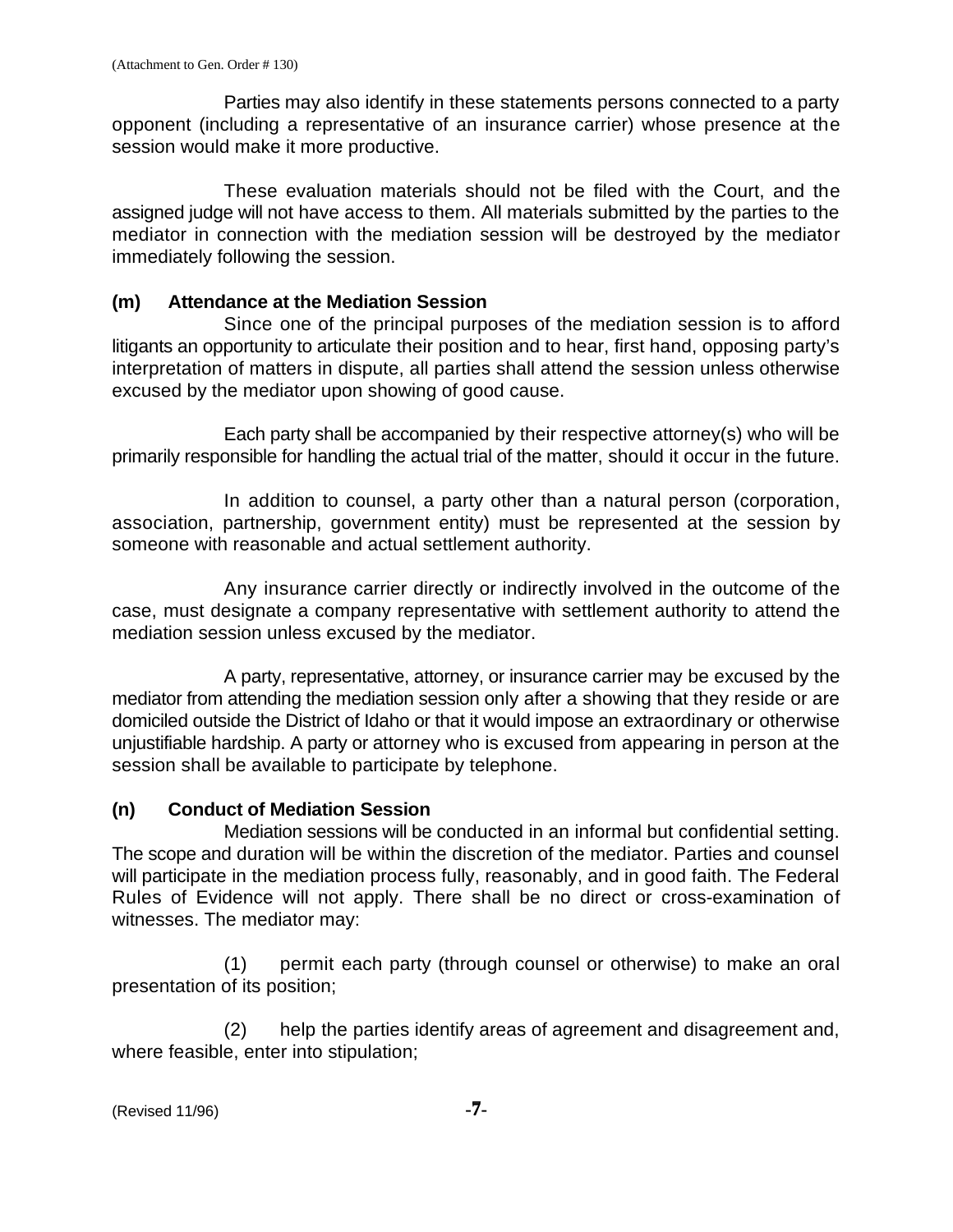(3) help the parties assess the relative strengths and weaknesses of their

case; and

(4) explore the possibility of settlement through mediation techniques such as:

> (i) in private caucus, ascertaining the opinion of each party as to their chance of success on each important issue, the consequences of an unfavorable verdict on that issue to the value of their case, the number of witnesses needed to be deposed regarding that issue, and the cost and fees entailed in proving that issue through discovery and trial;

> (ii) in private caucus, ascertaining the settlement offer each party is willing to make at that time and whether such offer can be communicated to the opposing party.

If any settlement is achieved, the parties, with the assistance of the mediator, shall memorialize the agreement before concluding the mediation session.

## **(o) Transcription or Recordings**

No transcription or recordings shall be made of the mediation session.

# **(p) Limits on the Powers of the Mediator**

(1) Mediators will have authority to structure and conduct mediation sessions and to fix the time and place thereof. However, mediators shall have no authority to order parties or counsel to take any action outside the mediation session, to compel parties to produce information, or, except as allowed by these rules, to rule on disputed matters.

(2) When the mediator determines that a second mediation session may be fruitful, the mediator may schedule a second session.

# **(q) Report to the Court**

(1) Within ten (10) days following the mediation session, the mediator shall advise the Court via a form directed to the ADR Coordinator whether the case has, in whole or in part, settled. The mediator shall not, however, report any of the substantive matters discussed during the mediation session.

(2) Within thirty (30) days of a mediated full settlement, plaintiff shall dismiss the underlying action, with or without prejudice, as the parties agree.